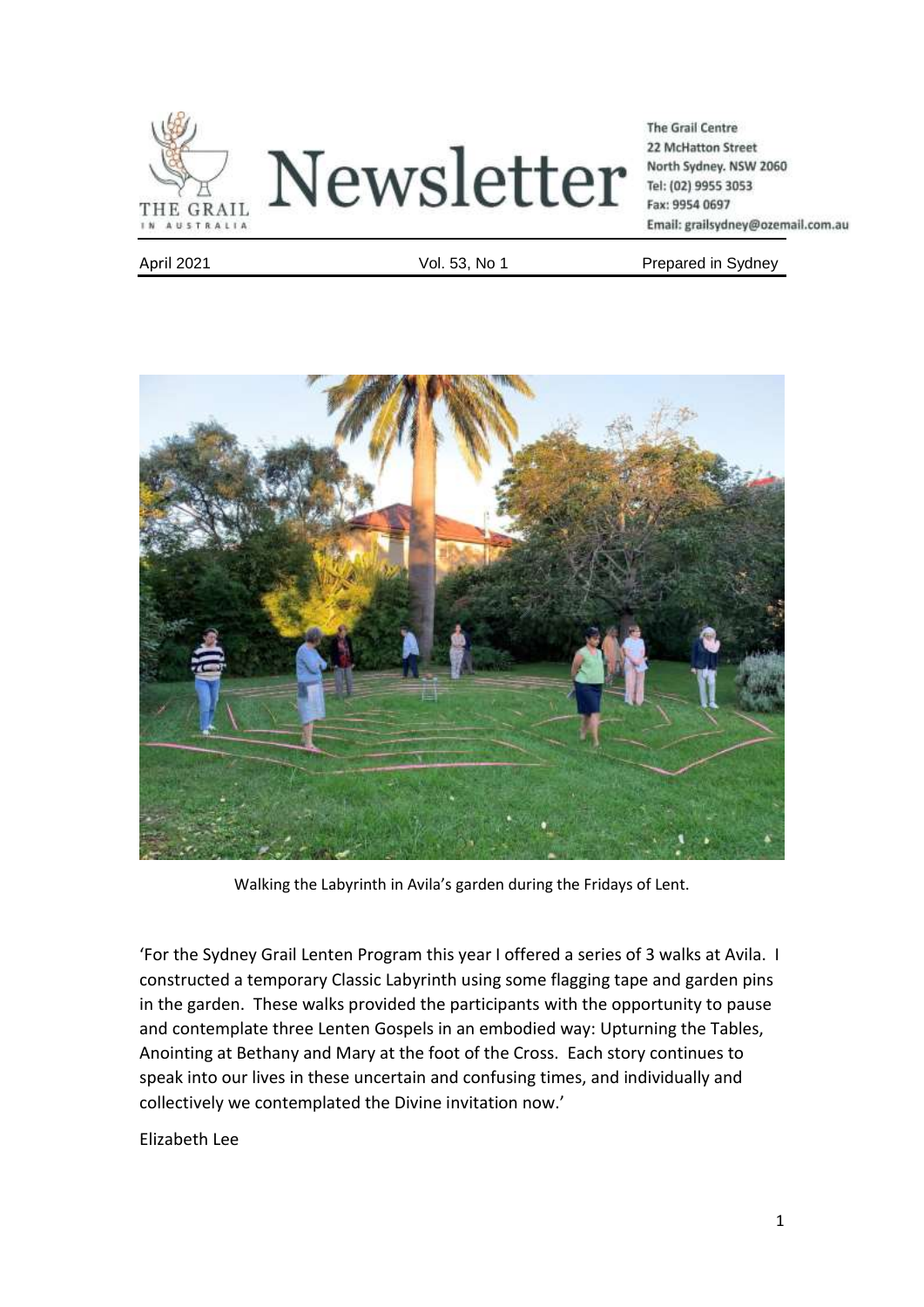# **CONTENTS**

| News from here and there                       | $3 - 5$  |
|------------------------------------------------|----------|
| <b>Brisbane</b>                                | 3        |
| <b>Melbourne</b>                               | $4 - 5$  |
| Sydney                                         | 5        |
| <b>Australian Women Preach</b>                 | 6        |
| <b>Bishop Vincent Long's Response</b>          | $6 - 7$  |
| The Labyrinth $-$ its power and potential      | $7 - 8$  |
| <b>100 Years of Grail Spirituality</b>         | $8 - 10$ |
| <b>New International Grail Leadership Team</b> | 10       |
| Covid-19 Epidemic                              | 10       |
|                                                |          |

# **PUBLICATIONS**

*A Personal Journal* - \$10 per copy

When you buy one, you gift one to a prisoner in a Correctional Centre Contact [grailjournal@ozemail.com.au](mailto:grailjournal@ozemail.com.au)

### *Global Justice Overcoming Poverty Bulletin*

4 pages of short up-to-date reports and articles. Free by email. Available by post Contact [grailsydney@ozemail.com.au](mailto:grailsydney@ozemail.com.au)

#### *Pacific Outlook*

4 pages on economic, social and environmental issues of the small island nations of the Pacific Free by email. Available by post. Contact [grailsydney@ozemail.com.au](mailto:grailsydney@ozemail.com.au)

# **ADDRESSES**

The Grail Centre **Andrea Venier** 22 McHatton Street 2/25 McBean Street Tel: 02 9955-3053 Tel: 03 9548-9432 Fax: 02 9954-0697 [avenier@bigpond.com](mailto:avenier@bigpond.com) [grailsydney@ozemail.com.au](mailto:grailsydney@ozemail.com.au)

14 Carawatha Avenue TBA (Brisbane) at Sydney address above. Tel: 07 3351-5390 vidler\_herbert@aapt.ne

North Sydney. NSW 2060. Clayton. VIC 3168. (Melbourne)

Jill Herbert New contact in North Queensland Ferny Hills. QLD 4055 Meanwhile, ref. Sheila Hawthorn

> Website: [www.grailaustralia.org.au](http://www.grailaustralia.org.au/) Facebook: [www.facebook.com/GrailAustralia/](http://www.facebook.com/GrailAustralia/)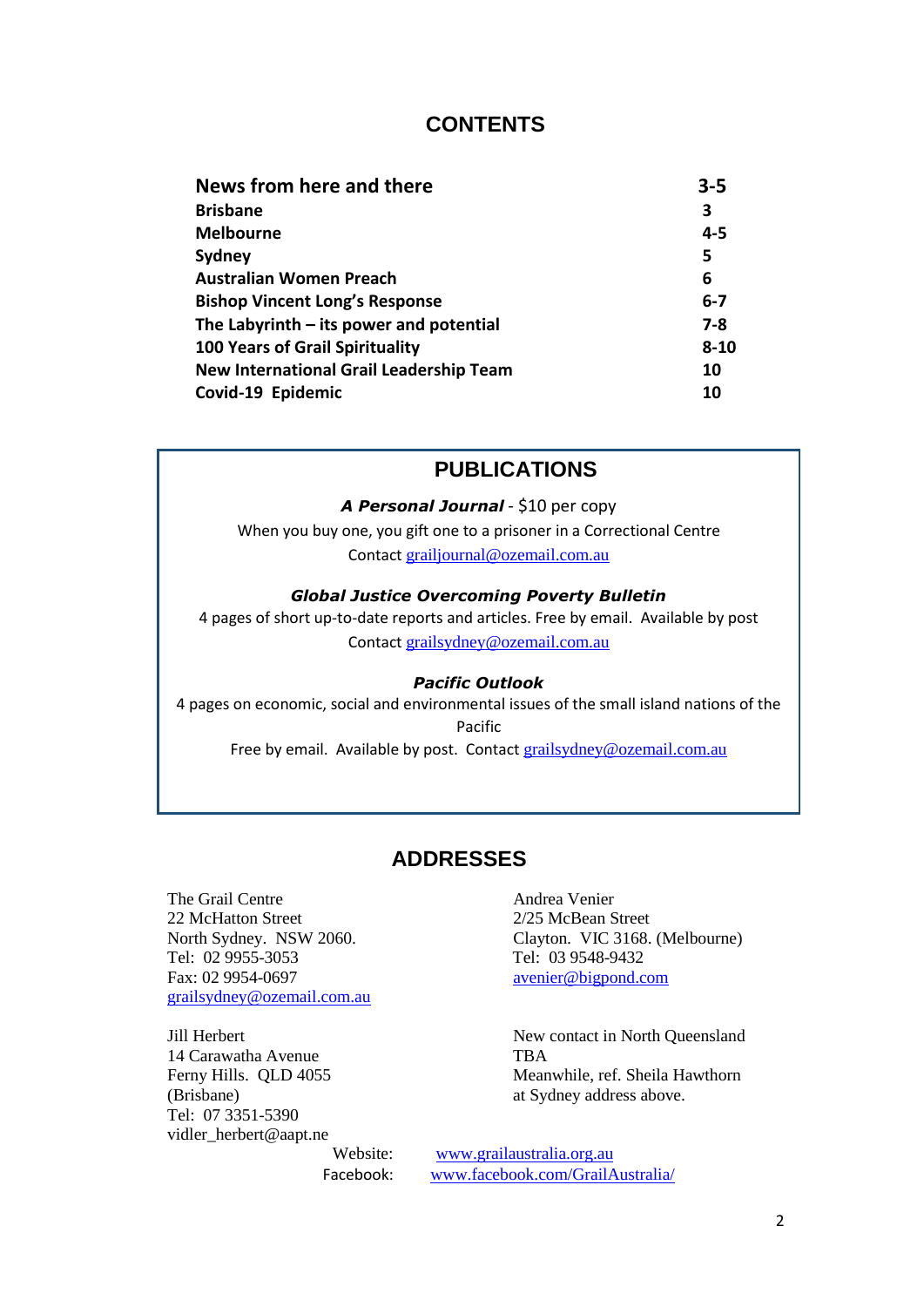### **NEWS FROM HERE AND THERE**

#### **Brisbane**

'In March we held our Sunday Brisbane Grail meeting at St. Stephen's Cathedral in Brisbane. Afterwards, we joined the Papua New Guinean community in Brisbane for a Memorial Mass for Sir Michael Somare, who died in PNG on 25th of February, 2021.

Sir Michael, widely known as the 'Father of the Nation' (Tok Pisin: papa blong kantri), was the first Prime Minister of the country after PNG achieved independence in 1975. He served in that role for 17 years over three separate terms: 1975-1980, 1982-1985, and 2002-2011. He was greatly respected by the PNG community and recognised as a man of great vision for his country.

Some PNG women had joined us before the Memorial Mass and one told this story:

'In the 1970's the move for PNG independence was growing and the mood of the people was to be in charge of their own destiny. She recollected a meeting in the Mt Hagen region where Gough Whitlam and other Australian dignitaries were gathered with Somare. The Australians were not denying that independence should come but demurred saying that, PNG lacked the skilled manpower to run their own nation. 'Where', they asked, 'were the doctors, nurses, pilots, engineers that the country would need? Not foreign nationals, but Papua New Guineans'?

Sir Michael looked around. Standing close by was a large group of teen-aged girls in

their grass skirts. Girls, who probably had had little contact so far with education and technology. 'These girls', he said, 'these girls will be the mothers, strong mothers, of what the country needed: of doctors, of engineers and the like. The women would birth the nation'. The woman said she has always remembered those words!

Maggie Jentasch, a PNG Grail member from the Sepik Provence, now living in Brisbane with her husband and family, was chosen to lead the procession into the Cathedral carrying a picture of Sir Michael Somare. She was thrilled to be asked to do this!!



*Maggie Jenatsch and friend outside St. Stephen's Cathedral, Brisbane.*

We have enjoyed listening to the latest podcast from the podcast, Australian Women Preach- great words!

Please remember three of our Brisbane Grail women, Mary Nelson, Barbara Erskine and Judy Brown, who have been seriously unwell but are recovering gently.

*Helen Jeffcoat*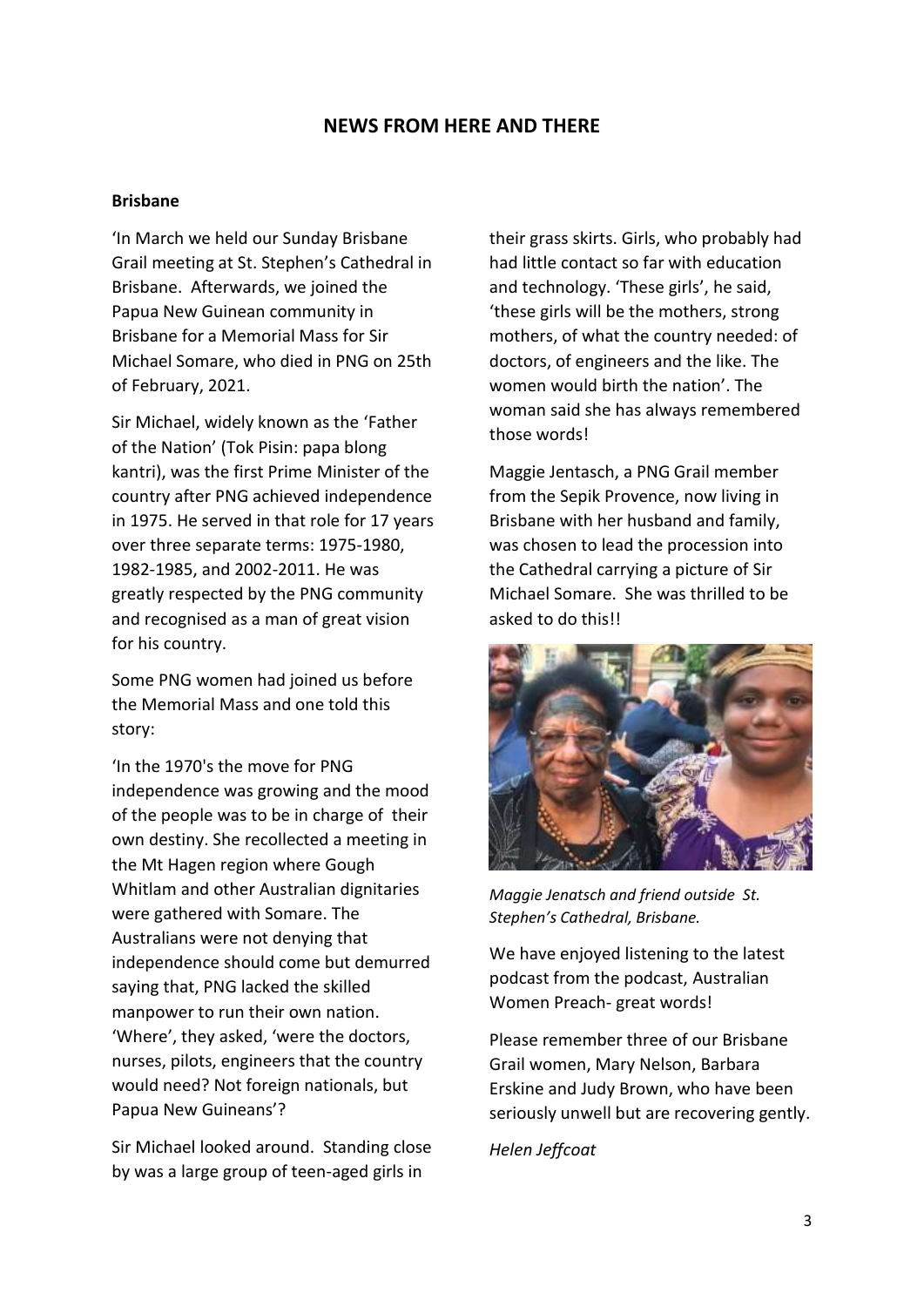#### **Melbourne**

After the on- again- off- again Corona virus restrictions in Melbourne, we have arrived at a semblance of 'normal' life, or at least a happier Covid normal here. We are grateful to be able to resume 'in person' relationships, especially with the many family and friends we have been unable to see for such a long time. As a result, the Easter season has been truly a time of serious reflection and joyful celebration for many of us.

Some of our members have had to suffer the loss of beloved partners and family members during lockdown. Easter will have brought sadness at their absence, yet being able to have more personal contact of late with other loved ones will have provided a wonderful gift of support. In particular, our Melbourne Grail community holds close Irena Dunn, Mark Lewis and Genny Grabau after the loss over summer of Irena's husband Kevin, Mark's wife Colleen and Genny's father Dr Keith Grabau. We have been enriched by knowing these three gifted and faith-filled people, whose lives exemplified compassion for others and courage in dealing with failing health. They are greatly missed. We also extend our condolences and care to Dinny Culican and Ann Niall who have experienced the loss of dear extended family members.

Despite the difficulties of the last year, our lectio group has been in regular contact with one another, thanks to technology. In addition, since restrictions began to ease, we have been able to support one another in person in ones and twos. Andrea Venier has been particularly heartened by the frequent visits and assistance given during her hospitalisation

and rehabilitation in care and at home, especially by Kathy Wayland, Ann Niall and Genny Grabau. Dinny Culican, Irena Dunn, Colette Gomez and Carol Farmer and interstate well-wishers have also provided much needed moral support. In addition, many thanks to Genny, for taking over email and newsletter communications during this time.

Our first in-person gathering this year has just taken place at Hesed, a combination *lectio divina* and regional meeting. We have so far reflected on some of the material presented by Tricia Gemmell at the International Grail's first Spiritual session, held in early April on zoom. We intend to continue discussing Tricia's material as well as that of the following speaker, Ntombi Nyathi from South Africa. We will do this alongside the second Spirituality Dialogue zoom session.

During the meeting, we discussed essential maintenance for Hesed and the viability of its future use as a Grail centre. We are searching for reasonable options and alternatives. In the meantime, Genny has been busy looking into garage repairs and gardening requirements amongst other issues involving the body corporate. This is whilst the planned bathroom renovation is placed temporarily on hold.

The international zoom events have so far been valuable for experiencing solidarity amongst members around the world and for helping us to focus on present needs and to re-envision the future. As pointed out in the discussions so far, we are again in a process of transition and reading the signs of the times, of which the Melbourne group is keenly aware. We look forward to the rest of the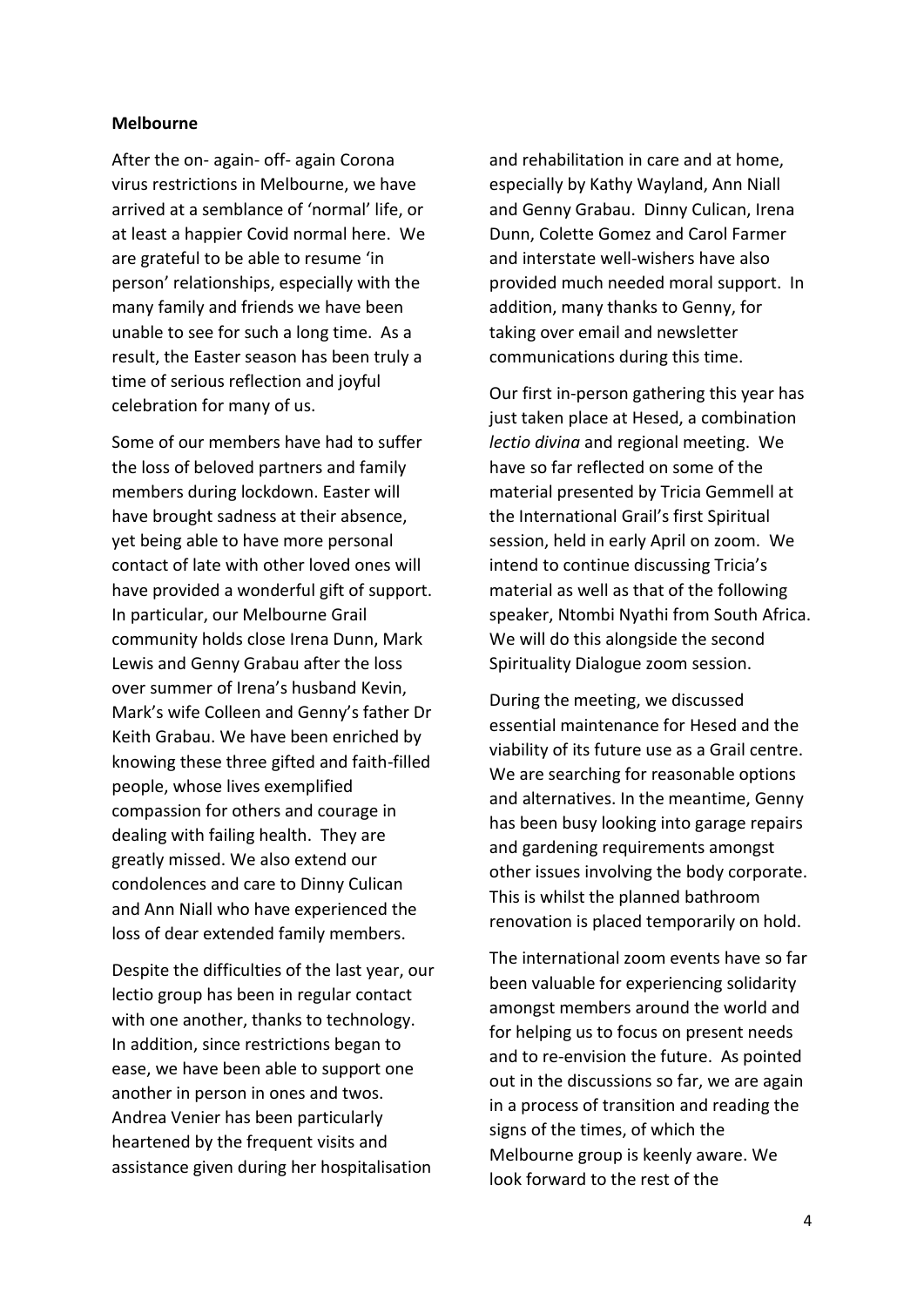programme, the ideas to consider and the celebrations to share in.

We send our thoughts to members and friends around the country who have experienced loss or ill health during recent months, and hope that many blessings of love will sustain all of us and bring special times of joy.

### *Andrea Venier*

### **Sydney**

*Fratelli Tutti* is the focus for Reflection Mornings being run by Tricia Gemmell through 2021. We have been happy to welcome people back to Avila while still following Covid Protocols. So nice to be back face-face! Tricia also keeps us upto-date on preparations for the Plenary Council in Australia to be held October, 2021.

The *Non-violence Spirituality Group* continues to meet fortnightly and we continue with Lectio Divina every Wednesday evening. This year we are reflecting on Mathew's gospel. Ruth has convened a small group to work their way through the booklet, *Advocating for a New Story for our Shared Humanity*, an initiative of Creators of Peace.

Father Phil Crotty SJ, an old friend of the Grail, died in Sydney early in April. He was one of the first generation of Jesuit Scholastics to make the long and it was assumed, 'one way' journey by boat to India. Based at the Hazaribag mission for the next 48 years he served the people of that area well and to this day is held in high esteem there. Fr Phil had a full and remarkable life. May he now rest in God's peace and loving embrace.

A number of Sydney Grail women are taking part in the activities organised by international teams during our 100 years celebrations. Tricia Gemmell presented a paper, *Óne Hundred Years of Grail Spirituality,* at one gathering and you will find a summary on pp. 9-10. Others have also presented wonderful papers which have provided a lot of insight and food for thought about the challenges for the International Grail in the future.

The international Grail communications team taking care of all the technology that make these Zoom meetings possible comprises women from Uganda, Brazil, Portugal and elsewhere! We are so grateful for their expertise and the time these give to this.

# **WE ARE DELIGHTED TO LET YOU KNOW THAT THE GRAIL IN AUSTRALIA HAS A NEW WEBSITE.**

### **grailaustralia.org.au**

Special thanks to Anne Marie George and her team Fran Warner, Alison Healey, Tricia Gemmell, Margaret Hetherton and Ros Burton for all their time, energy and creativity. Thanks to Martha Mollison and Rowena Potts who did the videointerviewing and editing respectively. And to the 8 brave Grail women who agreed to be interviewed on camera. Liz, Nour and Tricia who currently appear on the website and Fran Warner, Terese Sheridan, Kay Hunt, Sheila Hawthorn and Ruth Crowe who will appear soon!

One last snippet of news. Ros, our administrative assistant and her husband, Steve, came third in the sailing regatta on Sydney Harbour on Australia Day in January. Well done you two!

*Ruth Crowe*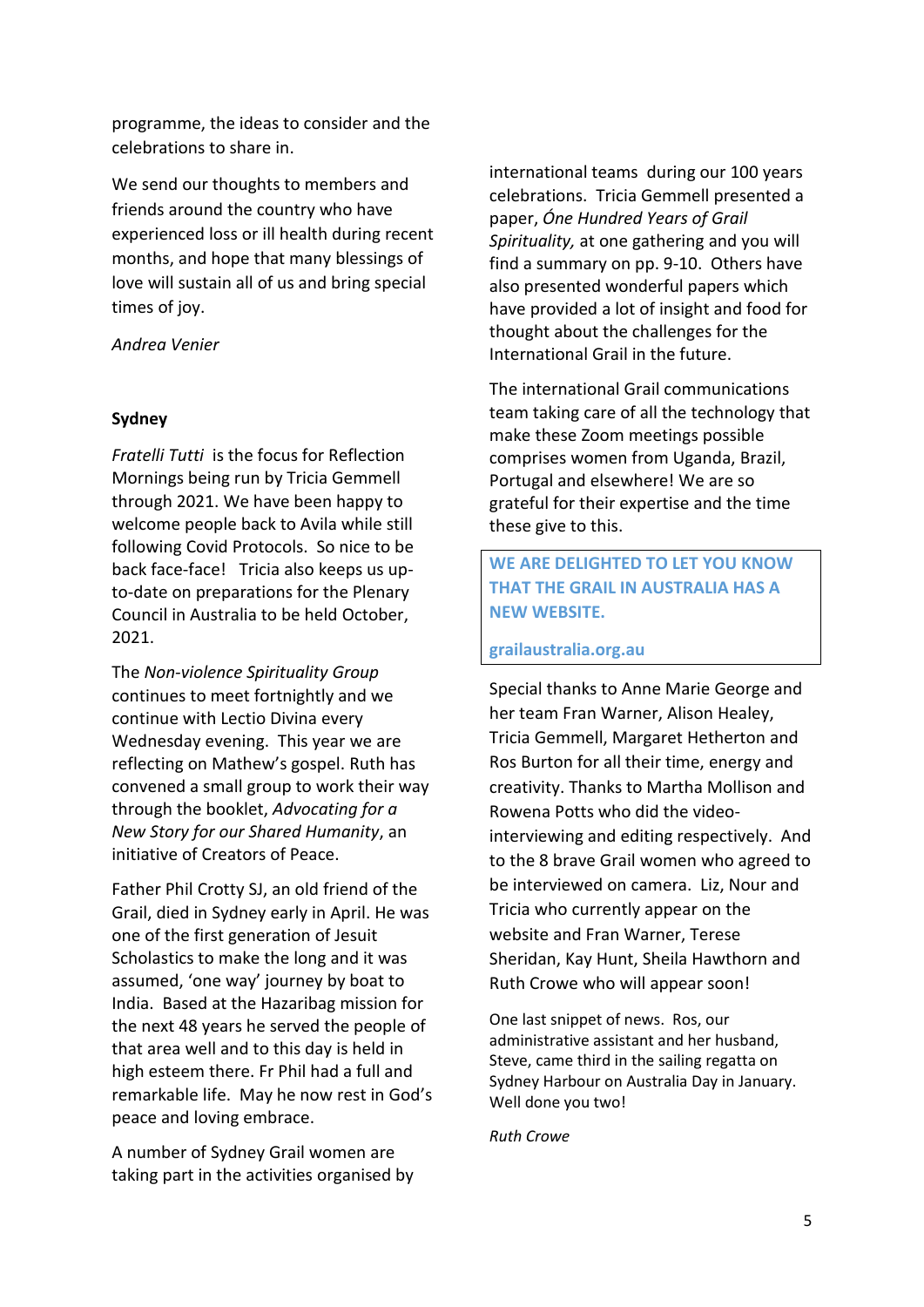

# **Raising the voices of Australian women preaching the Gospel**

'The Grail in Australia and Women and the Australian Church (WATAC) have collaborated on an exciting initiative to highlight and share the voices of women breaking open the Word of God' writes Tricia who is a member of the National Grail Leadership Team. (Tricia and Elizabeth Lee, both Grail women, will give reflections. **Liz's reflection** will be available on Monday, 14 June for the following Sunday's Gospel and **Tricia's** will be available on Monday, 21st June for the following Sunday's Gospel. See link below. Ed.)

Launched on International Women's Day 2021, this podcast will run the 30 weeks leading into the Australian Catholic Church's historic Plenary Council in October. The Plenary Council was actually the impetus for this project.

The Listening and Dialogue phase enabled thousands of Catholics across the country to imagine a different church, and it was clear from the final report that many of us wanted Sunday sermons that opened up the Scriptures in ways that nourished our faith and were relevant to our daily lives. The discernment paper, Prayerful and Eucharistic, went so far as to recommend that lay preaching be supported and encouraged. And the final document so far, the working paper, *Instrumentum laboris*, acknowledges "the need for a renewal of preaching (128)."

Australian Women Preach, then, is the fruit of Plenary Council discernment. Our focus on women's voices arises from our consciousness not only of "the woman question" being one of the big challenges for the Plenary Council but also the fact that women's voices have too often been silenced within the church. We are modeling the change we would like to see.

The podcast will feature diverse Australian women from across different Christian denominations. Each Monday an episode will be released with preaching on the following Sunday's Gospel. To listen, go to [https://australianwomenpreach.com.au](https://australianwomenpreach.com.au/)

*Tricia Gemmell*

# **\*RESPONSE TO THIS INITIATIVE FROM BISHOP VINCENT LONG OFM Conv Parramatta Diocese**

"Go and tell my brothers [sic] that I am ascending to my Father and your Father, to my God and your God". At Easter Vigil, we hear these words of the risen Jesus who empowers Mary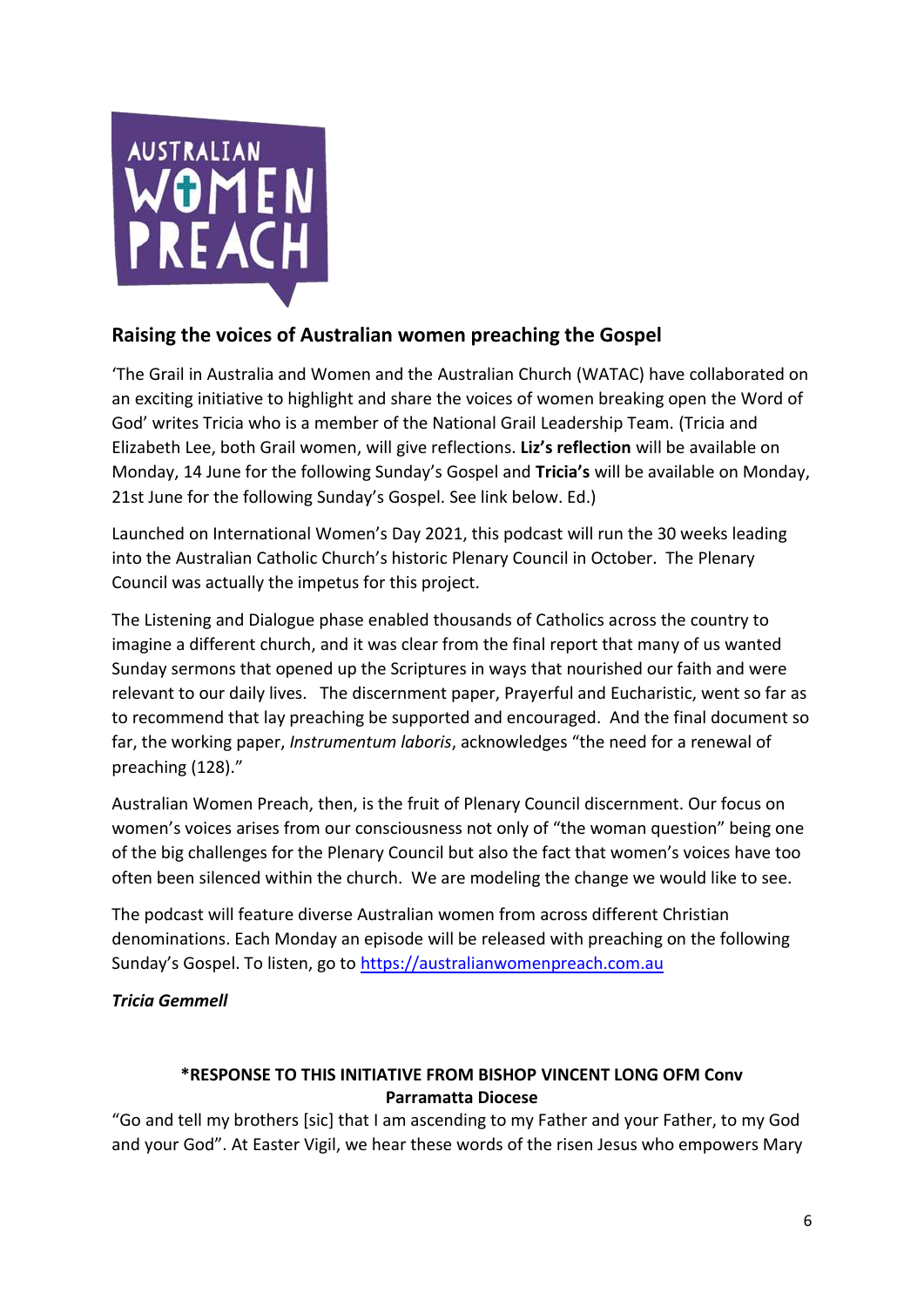of Magdala to reclaim her agency and to proclaim the Good News to others. She is known in the Christian tradition as apostle to the apostles.

But it was not just Mary of Magdala who had a pivotal role in the early days of the followers of the Way. Throughout salvation history, women disciples have played a critical part in forging a new future out of the hopeless present. Puah and Shiprah acted as catalysts for the exodus by their civil disobedience.

Esther boldly intervened for her Jewish people at the foreign court. Ruth broke new ground of inclusion as a consummate outsider to Israel's strictly safeguarded bloodline. Mary MacKillop, of course, started a new and hitherto unheralded group of women who took the Good News to the edges of colonial Australia.

If the Church is to be faithful to the biblical narrative and responsive to the living presence of God, it must reclaim a discipleship of equals and empower men and women disciples to share their gifts for human flourishing and the growth of the Kingdom'.



### **THE LABYRINTH, ITS POWER AND POTENTIAL**

I have been facilitating labyrinth walks in various contexts over the past 10 years but in 2021 they have been more prominent on my schedule. **On the First Friday of each month at 10am,** 3-10 people meet at the magnificent Chartres Labyrinth at Centennial Park and each time I offer a walk with a different theme. **You are welcome to join us**. In January it was Intention Setting, February Gratitude, March the Beauty and Grief of Autumn and April Universal Pain. On the Fourth Friday I have been inviting people to walk with The Beloved in John's Gospel, drawing on walks from Sally Longley's beautiful book "Walking the Labyrinth with the Beloved in the Gospel of John." People passing by sometimes join in! Each occasion concludes with some time to share our reflections on our walk over a cup of tea or coffee under the trees nearby. I am forever amazed at the deep places that people are drawn through their experience of walking the labyrinth and how the focus provided will touch at least some participants in the most profound and unexpected way.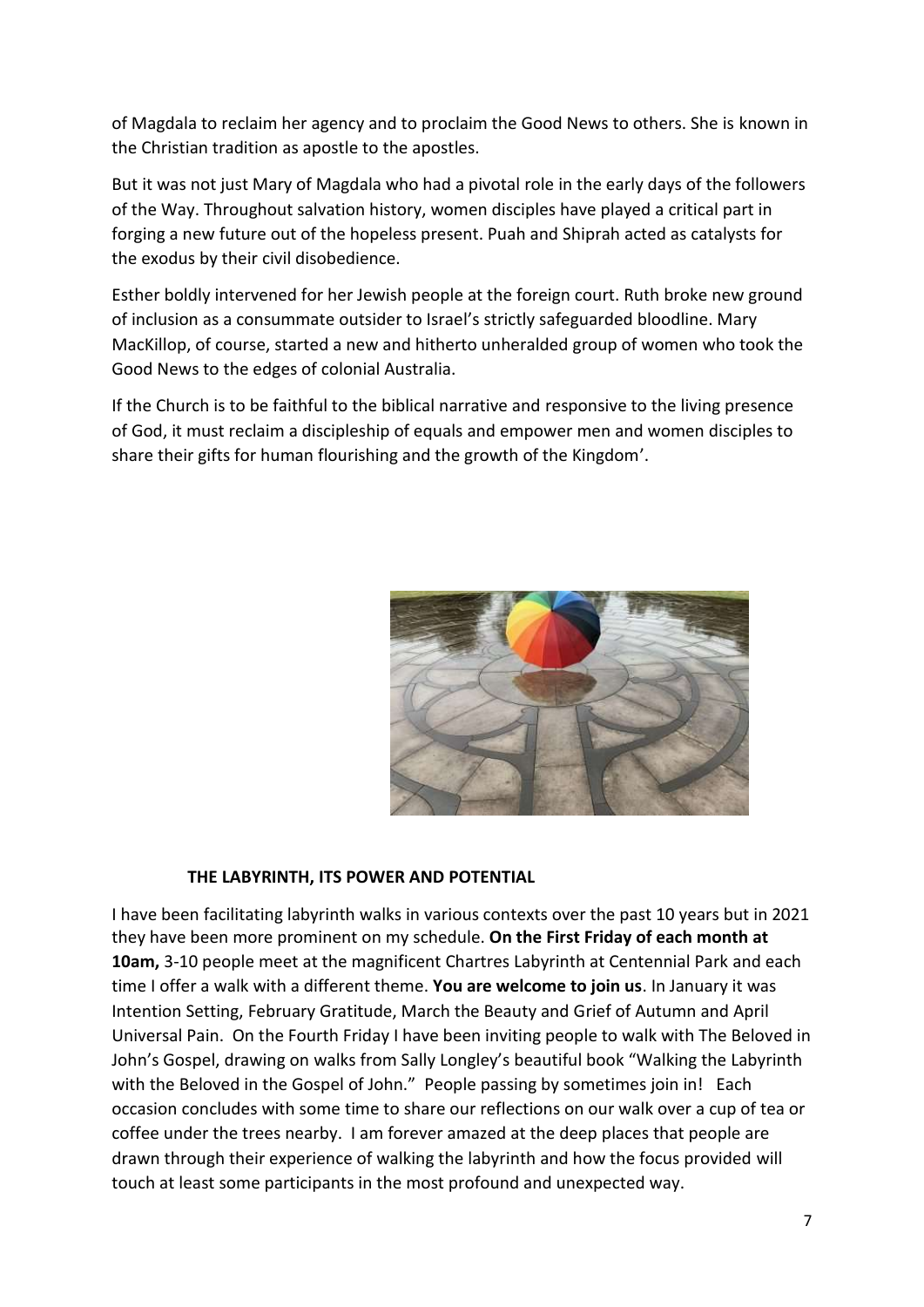One lingering memory: At the Centennial Park Labyrinth on Good Friday morning, I laid out 30 images and headlines of pain and suffering around the world, inviting participants to walk with this pain and offer their compassion to the suffering world. Many of the people walking by the labyrinth slowly approached the images and words, obviously contemplating them in their own way. I was reminded of those who would have passed by Jesus as he was suffering on his way to his crucifixion.

*Elizabeth Lee* (Website: visionandaction.com.au)

Henri Nouwen reminds us "Good Friday is much more than reliving the passion of Jesus; it is entering into solidarity with the passion of all the people of our planet, whether in the past, the present, or the future. In Jesus, all human suffering is collected. The broken heart of Jesus is the broken heart of God. The broken heart of God is the broken heart of the world."



# **100 years of Grail spirituality**

In 1921, Father Jacques van Ginneken, a Dutch Jesuit priest, founded the Women of Nazareth. At its beginning, it was a lay movement of young women who made a lifelong commitment to a simple and celibate community life dedicated to the conversion of the world. These women were formed by van Ginneken in

decidedly traditional religious ways and were to be responsible for training lay Catholic women to become creative and active in the lay apostolate.

The Grail youth movement came into being in 1928, the name chosen by van Ginneken himself. Who in the Grail has not meditated on this legend many times? For us, the story poses the crucial questions we return to, again and again. "What is the cause of all the suffering in our world? What and who are we as the Grail? And whom does the Grail serve?" Across the span of 100 years, and across the countries of the globe today, we remain united by these questions of the Grail legend.

If you want to understand more of our Grail history, culture and spirituality, from these beginnings until the 1980's, read Women of Vision, by Marian Ronan and Mary O'Brien. These were the great missionary expansion years, fuelled by faith and intense interior lives.

Magdalene Oberhoffer thought, "The whole of the Grail is so active; we need personally and as a group to be rooted in an intense spiritual life. And for that we need prayer. Van Ginneken said that without this interior life of prayer we would lose our spirituality, since the Grail is not just a Catholic action movement – it is, first, a spiritual movement."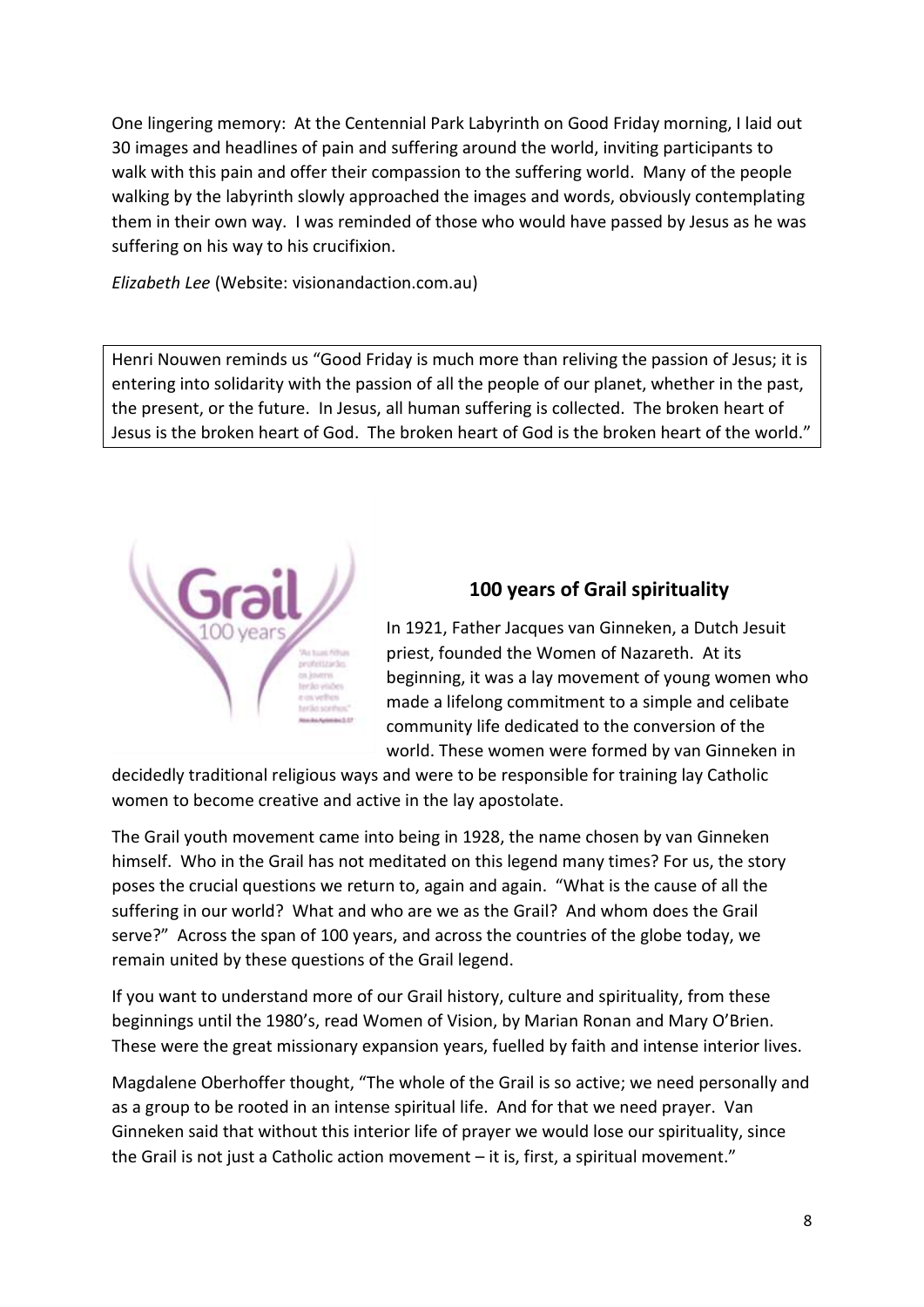Other fundamental aspects of Grail culture are our focus on developing the talents and strengths of women, our compassion for suffering, and our openness to be changed by "otherness", and the willingness to learn to live with difference. By the end of the formation and foundation years the Grail had emerged as a Catholic faith community of women, consciously championing the dignity and rights of women, dedicated to transforming the suffering of the world, and working effectively across social and cultural divisions in doing so. This remains a good working definition of the Grail movement. But it doesn't capture the Grail spirit. This is, as I reflect on it, a spirit of restlessness, of voracious appetite for life, of reading the signs of the times and moving forward with them. We embraced Vatican II, and ecumenism became a significant impetus within the Grail. We expanded our thinking with liberation theology, feminist theology and, more recently, ecotheology. In 2011 our vision statement says we are "women of various religious traditions and on life-giving spiritual journeys."

The Tiltenberg and Grailville, our two great formation centres during those years, were significant in inspiring the Grail women of those times. I think it is safe to say that they remain in our collective memory and DNA, though the Tiltenberg was sold in 2003 and Grailville no longer functions as it once did. What is it that we envy or miss about those times and places?

I first met the Grail in 1980 when I joined a group of young professional women interested in learning more about injustice in society. The Grail was to play a large part in opening my eyes not only to the sad realities of systemic injustice but in developing my social conscience as an integral part of my faith. It's now 40 years on. I have no doubt that Grail life and spirituality as I have known it is very similar to your own experience.

In the 21st Century, we had the Spirituality Forum held in Palmela, Portugal, in August 2007. After this forum the Grail Theological Resource Workgroup came into being and over the course of five years it facilitated and co-ordinated a global conversation on topics deemed of major importance in the Grail. Round 1 studied our Christian origins, round 2 looked at cultural changes and spiritual challenges. Round 3 was on ecumenism and round 4 on interreligious understanding. I need to say that the Eucharist was clearly a major sticking point. Sometimes when we gather as Grail, and particularly when we gather as an international ecumenical community, there is tension and pain when it comes to celebrating the Eucharist. The Catholic mass is no longer the sacrament that unites us, but sometimes the sacrament that divides us. We are aware of this reality but we have made no concerted effort so far to come to any completely satisfactory arrangement. This is spiritual work of deep discernment, and dare I say it, painful letting go, which we need to do. Within the Grail today, this is our sorrow. We must ask ourselves the compassionate question and we must listen to the answers.

At the International General Assembly in Fatima in 2017, Marian Ronan gave a talk – "Challenges Facing the Grail in Its Second Century: Burning with the Passion of the Founders." In her closing remarks she challenges us. "Finally, let me suggest that for the Grail Movement to respond with the passion of our founders to these two massive global